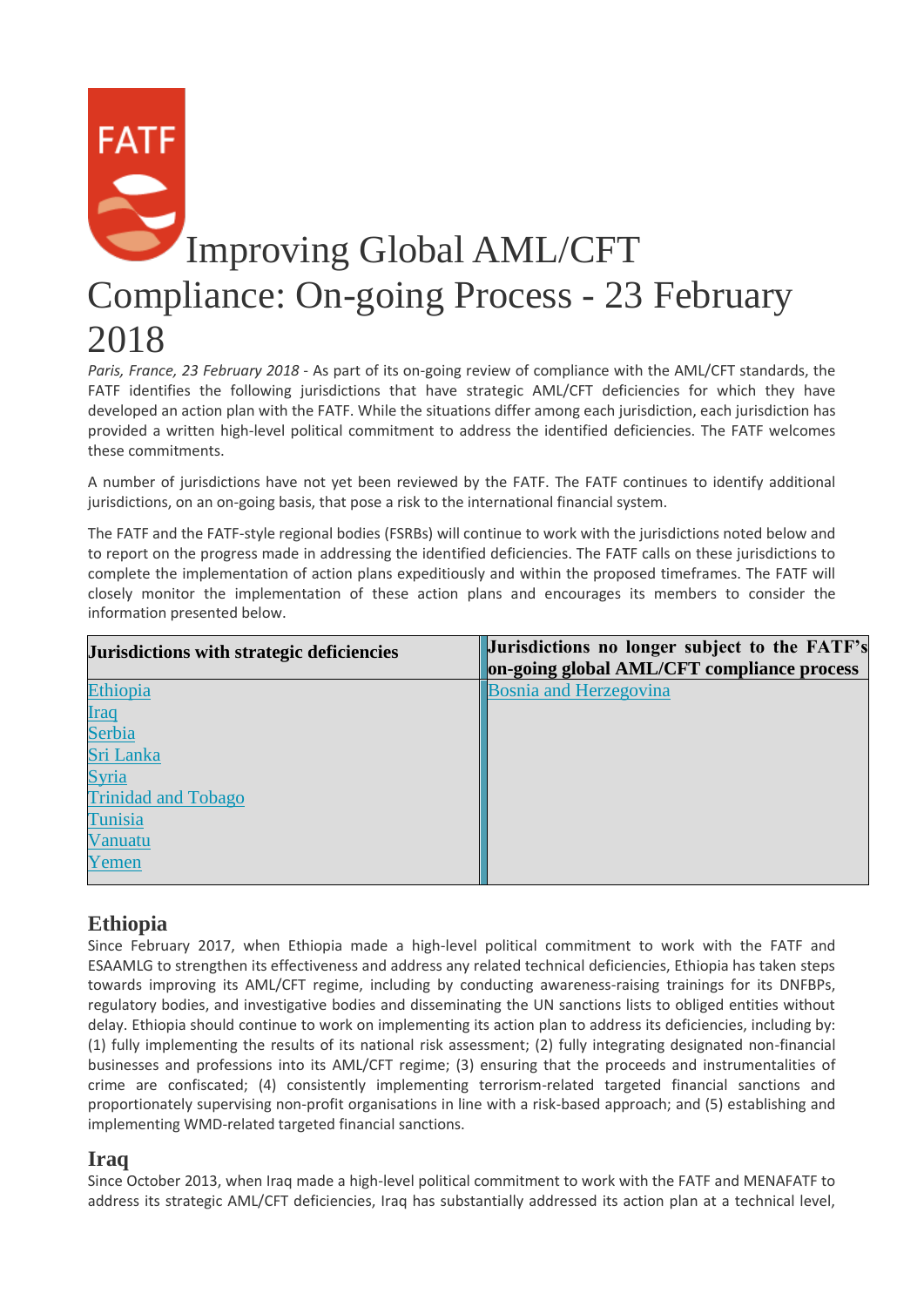including by: (1) adequately criminalising money laundering and terrorist financing; (2) establishing an adequate legal framework for identifying, tracing, and freezing terrorist assets; (3) establishing effective customer due diligence measures; (4) establishing a fully operational and effectively functioning Financial Intelligence Unit; (5) establishing adequate suspicious transaction reporting requirements; and (6) establishing an adequate AML/CFT supervisory and oversight programme for the financial sector. The FATF will conduct an on-site visit to confirm that the implementation of these reforms has begun and is being sustained.

### **Serbia**

In February 2018, Serbia made a high-level political commitment to work with the FATF and MONEYVAL to strengthen the effectiveness of its AML/CFT regime and address any related technical deficiencies. Serbia will work to implement its action plan to accomplish these objectives, including by: (1) updating the NRA to develop a better understanding of key risks; (2) subjecting lawyers, notaries, and casinos to supervision; implementing risk-based AML/CFT supervision, and increasing supervisory staff resources commensurate with sectoral risks; (3) implementing measures related to CDD, politically exposed persons, and wire transfers in line with the FATF Standards; (4) establishing an effective mechanism for ensuring timely access to beneficial ownership information regarding legal persons, and a framework to ensure that such information is adequate, accurate, and current; (5) ensuring adequate and effective investigation and prosecution of third-party and stand-alone ML; (6) ensuring the implementation without delay of targeted financial sanctions measures related to terrorist financing, providing guidance to reporting entities, and taking proportionate measures for non-profit organisations in line with a risk-based approach; and (7) ensuring the implementation without delay of targeted financial sanctions related to proliferation financing.

### **Sri Lanka**

Since November 2017, when Sri Lanka made a high-level political commitment to work with the FATF and APG to strengthen the effectiveness of its AML/CFT regime and address any related technical deficiencies, Sri Lanka has taken steps towards improving its AML/CFT regime, including by issuing CDD rules for DNFBPs. Sri Lanka should continue to work on implementing its action plan to address its deficiencies, including by: (1) enacting amendments to the MACMA to ensure that mutual legal assistance may be provided on the basis of reciprocity; (2) issuing any necessary guidance and ensuring that implementation of the CDD rules has begun, by way of supervisory actions; (3) enhancing risk-based supervision and outreach to FIs and high-risk DNFBPs, including through prompt and dissuasive enforcement actions and sanctions, as appropriate; (4) providing case studies and statistics to demonstrate that competent authorities can obtain beneficial ownership information in relation to legal persons in a timely manner; (5) issuing a revised Trust Ordinance and demonstrating that implementation has begun; and (6) establishing a TFS regime to implement relevant UNSCRs related to Iran, and demonstrating effective implementation on this and the UN Regulation related to the DPRK.

# **Syria**

Since February 2010, when Syria made a high-level political commitment to work with the FATF and MENAFATF to address its strategic AML/CFT deficiencies, Syria has made progress to improve its AML/CFT regime. In June 2014, the FATF determined that Syria had substantially addressed its action plan at a technical level, including by criminalising terrorist financing and establishing procedures for freezing terrorist assets. While the FATF determined that Syria has completed its agreed action plan, due to the security situation, the FATF has been unable to conduct an on-site visit to confirm whether the process of implementing the required reforms and actions has begun and is being sustained. The FATF will continue to monitor the situation, and will conduct an on-site visit at the earliest possible date.

# **Trinidad and Tobago**

Since November 2017, when Trinidad and Tobago made a high-level political commitment to work with the FATF and CFATF to strengthen the effectiveness of its AML/CFT regime and address any related technical deficiencies, Trinidad and Tobago has taken steps towards improving its AML/CFT regime, including the approval of the Counter Terrorism Strategy by the National Security Council, the issuance of a Case Prioritization Policy, and advancing legislation in a number of areas. Trinidad and Tobago should continue to work on implementing its action plan to address its deficiencies, including by: (1) adopting and implementing the relevant measures to enhance international cooperation; (2) addressing issues related to transparency and beneficial ownership; (3) completing the legislative efforts to enhance the processing of ML charges before the courts; (4) taking measures to enhance tracing and confiscation of criminal proceeds; (5) prioritising and prosecuting TF cases when they arise; (6) enacting the necessary amendments related to targeted financial sanctions and implementing measures to monitor NPOs on the basis of risk; and (7) developing, adopting, and implementing the necessary framework to counter proliferation financing.